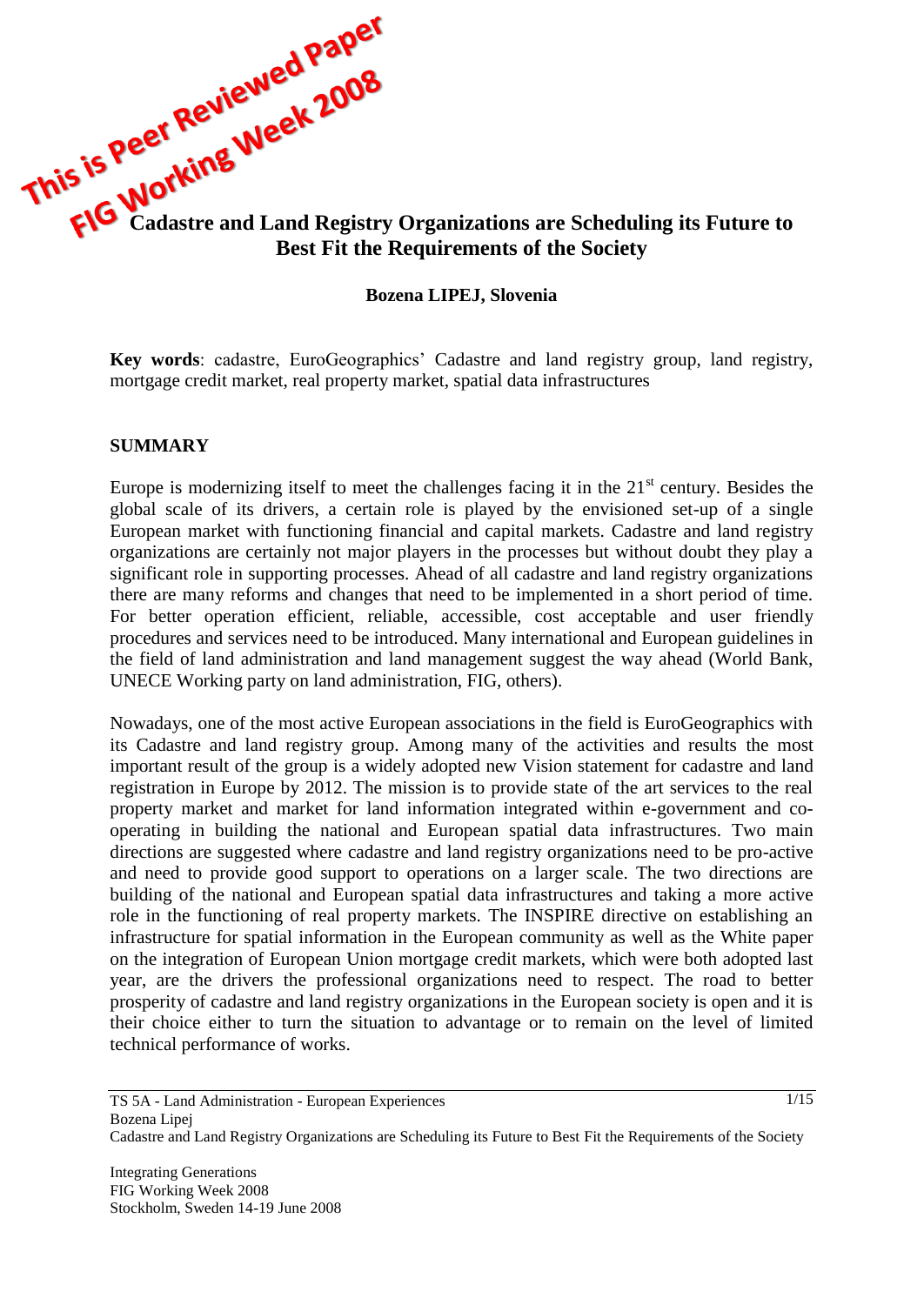# **Cadastre and Land Registry Organizations are Scheduling its Future to Best Fit the Requirements of the Society**

#### **Bozena LIPEJ, Slovenia**

# **1. INTRODUCTION**

Europe is challenged by changes taking it into  $21<sup>st</sup>$  century. In a constantly changing world Europe is confronted with issues and drivers at a global and local scale. The main global requirements are in the field of economy, competition, demography, climate, sustainability and others. At the edge of activities for creating a more globally oriented and competitive Europe, addressing the challenges for a foreseeable future, more and more attention is dedicated to a foreseen set-up of a single European market with functioning financial and capital markets. Not only is Europe in the process of change, but all its building blocks should be arranged in a wave going in the same direction to achieve more dynamic, innovative and attractive Europe. Cadastre and land registry organizations are certainly not major players in the processes but without doubt they play a significant role in supporting processes. In many countries, the cadastre and land registry organizations have a long history behind them and a lot of tasks are traditional and in some aspects irreplaceable. Due to new society and customer's requirements, new technological and information achievements, new roles and functions in the professional environment, the performance of works and behavior of cadastre and land registry organizations need to be or, at least, should be reconsidered. Ahead of all cadastre and land registry organizations there are many reforms and changes that need to be implemented in a short period of time.

# **2. EUROPEAN AND WIDER-SCOPE DEVELOPMENTS AND TRENDS**

Worldwide, several reports, studies and investigations are tackling different aspects of land registration, land administration and land management. There is no European regulation covering the entire professional field of work, which might be an advantage or a disadvantage for the development and prosperity of the area. Therefore, the work and results of European and worldwide institutions, international associations and organizations is much appreciated and mean an important guidance in the development of activities at the national level. Some major guiding principles for the development are further presented.

One of the reputable annual reports, Doing Business, produced by the staff of the World Bank in close cooperation with thousands of professionals around the world, now has a five-year tradition. Doing Business 2008 (World Bank, 2007) presents quantitative indicators on business regulations and the protection of property rights that can be compared across nearly 200 economies over time. The report states that countries that make property registration simple, fast and cheap have more properties registered formally, which leads to greater access to finance and greater opportunities to invest. With formal property titles, entrepreneurs can obtain mortgages on their land or homes and start a business. Many changes and reforms are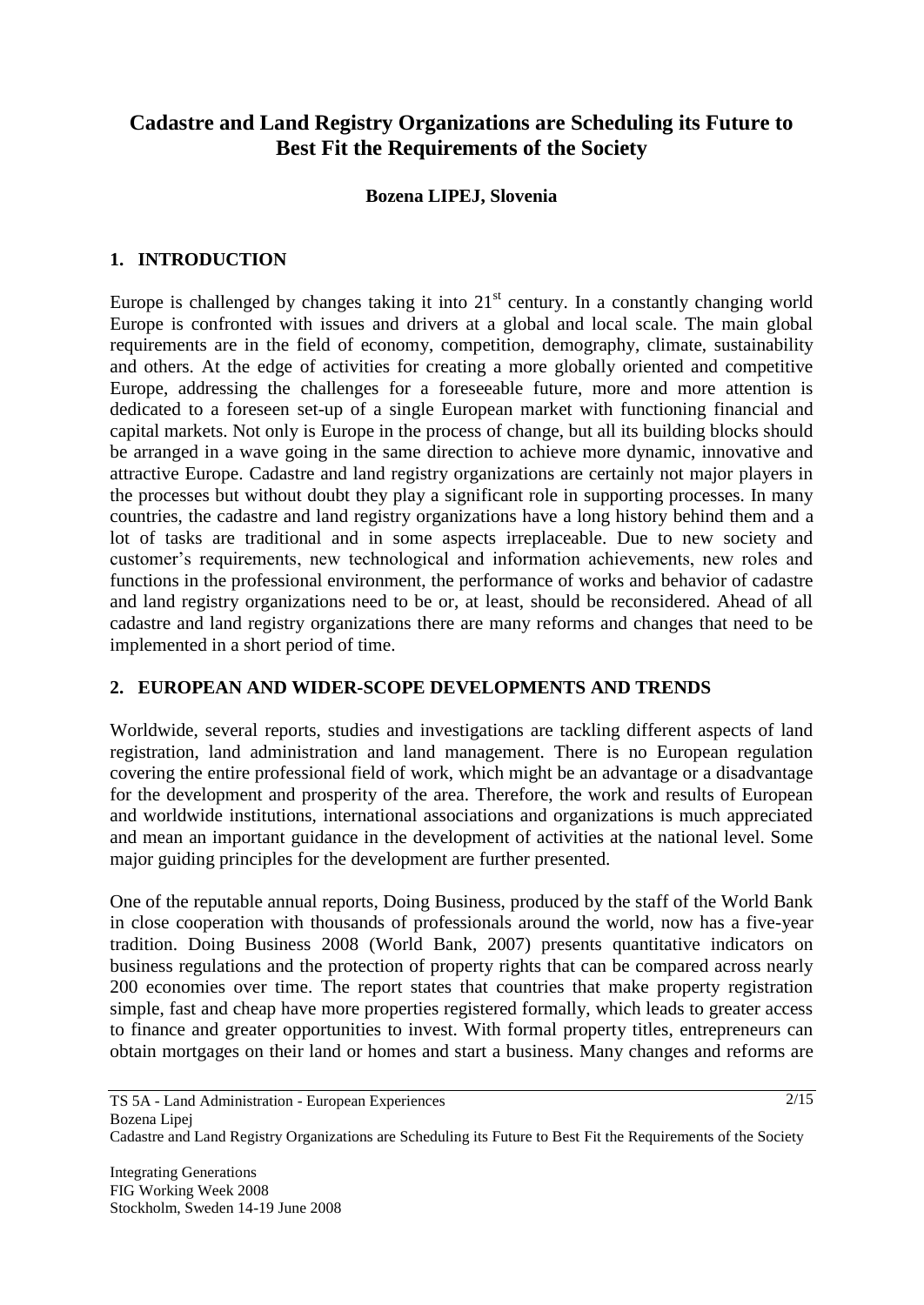on the way to make it easier to register a property. The report underlines the five most effective reforms:

- simplify and lower fees,
- introduce fast-track procedures,
- make the registry electronic,
- take registration out of courts,
- make the use of notaries optional.

The first three reforms are quite natural and proved in many countries nearly without resistance. The fees are constantly monitored and the level of fees has been already reduced in many countries. Procedures in support of better efficiency and security of processes are under investigation or, in even more country cases, introduced into daily operations. Organizations are increasingly involved in electronic data processing. The general aim is to provide easy and reliable public access to data about ownership, value and use of land.

The measure of taking the registration out of courts and making it administrative has earned a lot of opponents, especially from the courts, even in well-developed European countries. The World Bank report estimates that in countries where courts are involved in registering property, the process takes on average 70% longer. Taking registration out of courts means that it can be easily linked to the agency responsible for the cadastre. That makes it easier to detect overlapping and duplicate titles, thus improving the security of property rights. The option of the removal of certain non-judicial functions was made already by the Council of Europe's Recommendation No. R (86) 12 of 16 September 1986, titled Measures to prevent and reduce the excessive workload in the courts. It specifically identified the land registry as a function that could be, according to the particular circumstances of each country, turned over to other bodies and allow courts to focus on their core function.

The World Bank report concludes that functions of notaries in property registration are irrelevant in countries where registry officials perform the same tasks. And in countries, where notaries are responsible for registration, the costs are 33% higher than on average. Three out of four countries manage property registration without mandating the use of notaries. Property rights are no less secure and efficiency is greater.

Another important achievement, as a follow-up to the successful Land administration guidelines (UNECE, 1996), a new land administration perspective document Land administration in the ECE region – Development trends and main principles, was published in 2005. It states (UNECE, 2005) that a good land administration system will guarantee ownership and security of tenure, support land and property taxation, provide security for credit, develop and monitor land markets, protect land resources and support environmental monitoring, facilitate the management of state-owned land, reduce land disputes, facilitate rural land reform, improve urban planning and infrastructure development, and provide statistical data in support of good governance. It should be affordable and open to everyone, meeting the needs of all its users, and must be sustainable. The cadastre and the land registers provide a framework for sustainable development by acquiring, validating and making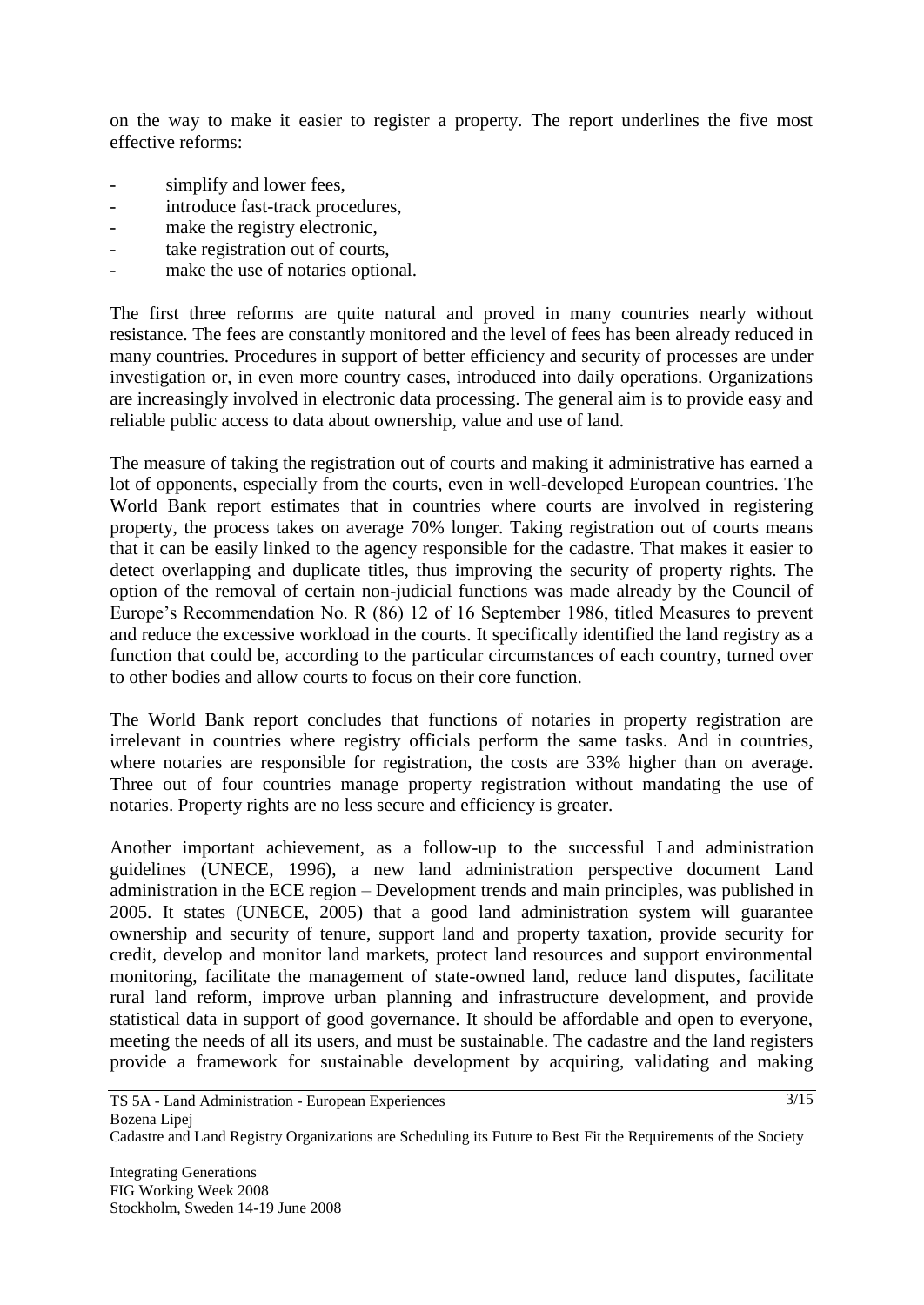available crucial information about the land and its attributes. Present land administration systems need re-engineering, they must continuously evolve to cope with the ongoing developments. To ensure that land administration and land management decisions are consistent with sustainable development principles, land information systems must integrate a wider range of data, information and knowledge.

The next important and relevant organization in the field is the International association of surveyors (FIG). It has a long professional tradition and many valuable and respected results were produced in the area of cadastre and land management. Among the future-oriented documents, the document Cadastre 2014 (Kaufmann, Steudler, 1998), prepared by the FIG Commission 7, is nowadays still relevant in most of its guidance. At that time, the major purpose of the reforms in the cadastre sector, in progress or planned, was aiming to improve the customer service, the quality, timeliness and accuracy of data, the efficiency of the cadastre system and the aspect of a multipurpose cadastre. Most of the trends in the technical domain were in system automation, scanning, digitizing, and in networking and linking of different systems. The legislative trend was in setting-up a multi-purpose cadastre. The organizational trend was in the integration of land administration organizations and in the deregulation of public structures. Based on the above-mentioned foundations, a vision for the Cadastre 2014 was proposed and elaborated. The six simple statements on different cadastre aspects were proposed and arguments were put forward (regarding recording public rights and restrictions, abolishing the separation between maps and registers, phasing out of cadastral mapping and advancement of modelling, etc.).

In this domain, many other statements and documents were prepared and many European and worldwide organizations put efforts in leading the way ahead for their members or on a larger scale. In Europe, besides UNECE Working party on land administration, the organizations or project associations like the European umbrella organization for geographic information (EUROGI), the Permanent committee on cadastre in the European Union (PCC), the European land registry association (ELRA), the European land information service (EULIS), and in the last few years also EuroGeographics with its Cadastre and land registry group try to be a visible and usable partner in the field of real estate management.

# **3. CADASTRE AND LAND REGISTRY GROUP OF EUROGEOGRAPHICS ENVISIONING FUTURE DEVELOPMENTS**

EuroGeographics is the umbrella association and the official voice for the European national mapping and cadastral agencies (NMCA). Currently, it brings together 50 members from 46 countries across Europe - from Portugal to Ukraine, and Iceland to Turkey.

The vision of the association is to achieve interoperability of the members' national land and geographic information assets to provide Europe with an information asset that will support its goal to become the most competitive and sustainable economy in the world. With geographical information playing a key role in successful business and effective government, as well as in everyday life, its seamless availability across national borders is crucial to building a well-governed, competitive and sustainable European economy which benefits all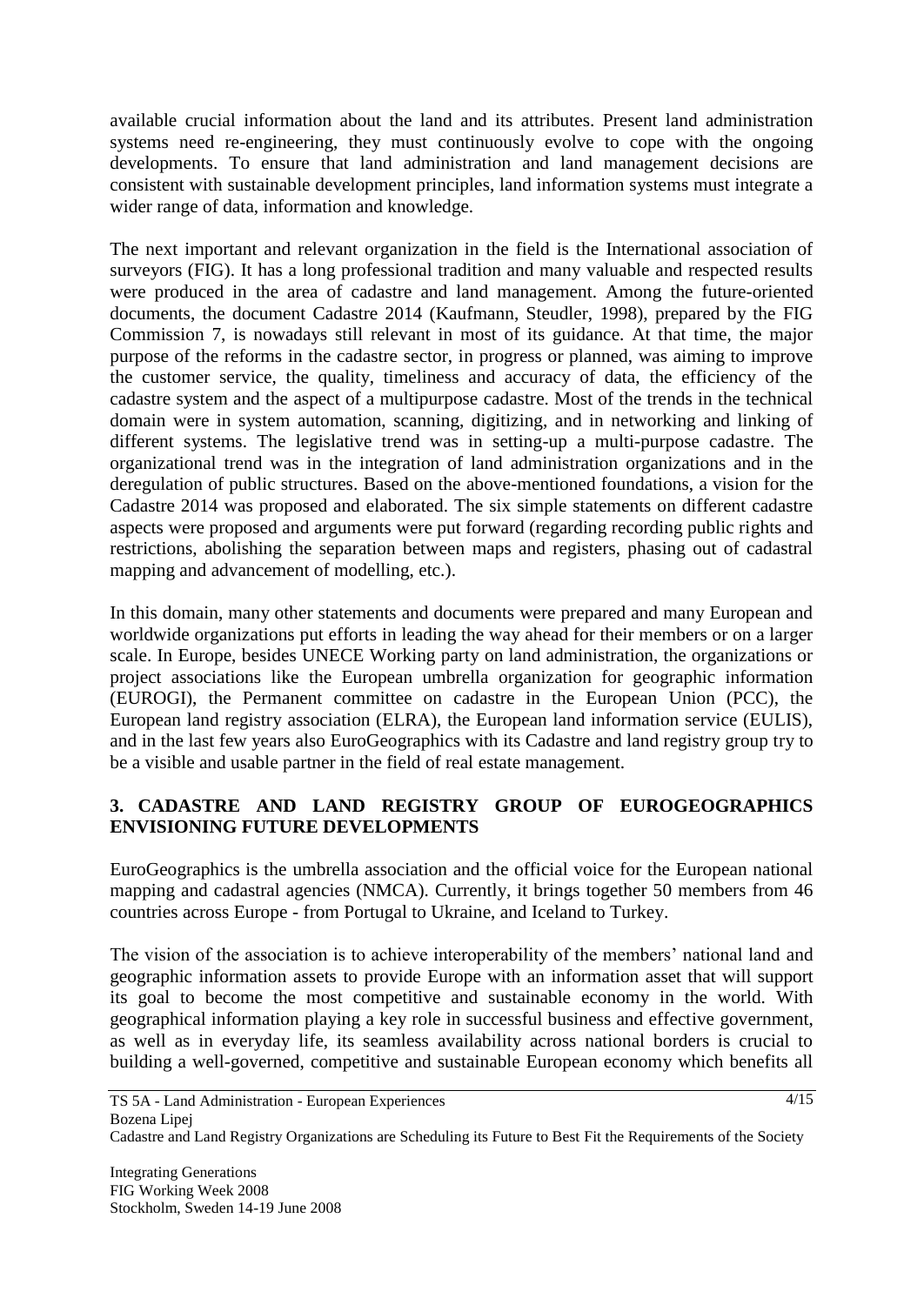citizens (EuroGeographics, 2008b). The association focuses, among others, on the creation of a transparent and safe real estate market in Europe, implementation of the EU's eEurope vision and delivery of better electronic services to the European citizen through better egovernance and on a more cost effective management of agricultural subsidies.

The mission of the association is to further the development of the European spatial data infrastructure through collaboration in the area of geographical information, including topographic information, cadastre and land information. The aim is to deliver the definitive pan-European location framework for a wide range of users.

In 2005, within the EuroGeographics, a newly established Cadastre and land registry group started its activities. The group was established because more than half of EuroGeographics' members deal with cadastre and/or land registry operations and because the issues of interest to members were not covered satisfactorily with the activities of the operating international organizations in the field of cadastre and land registration. The group supports the strategic goals of EuroGeographics to become the leading supplier of cross-border reference information (topography, cadastre) and to establish effective partnerships with bodies in the European geographic and land information market. The aim of the group is to contribute to the establishment of national spatial data infrastructures, national and international financial and land markets, supporting sustainable development and good governance.

The Cadastre and land registry group is challenged by many professional activities in the field of real estate management and would like to make good use of exchange of best practices and strategies at the European level. The group works on encouraging sharing visions and agreements on operational activities with other key real estate players in Europe. The Cadastre and land registry group does not hide the ambition to become, in the coming future, a driving force in the European real estate field of work by means of relevant and reliable results, value-added non-competitive cooperation, lobbying at the European level, raising profile and awareness.

There are many areas of cadastre and land registry activities that were covered by the Cadastre and land registry group in order to be able to position member organizations towards current and foreseen developments in the field. The group has delivered good advice to member organizations in the period of three years of its operations. In different European countries several discussion meetings and workshops were held with the exchange of best practices on topics of cadastre maintenance by land surveyors, synchronization of cadastres and land registries in the European Union; quality and efficiency in cadastre and land registry, and relevance and impact of data access on cadastre, land registry and mapping. The processes of the adoption of the relevant European directives and documents were monitored and commented on and the information and advice was given to the NMCAs.

The most important finalized activity of the group is the development of a new Vision statement for cadastre and land registration in Europe by 2012 (EuroGeographics, 2007a). The document was widely discussed in many meetings and was adopted in 2007. The PCC also approved the document at its plenary meeting in June 2007.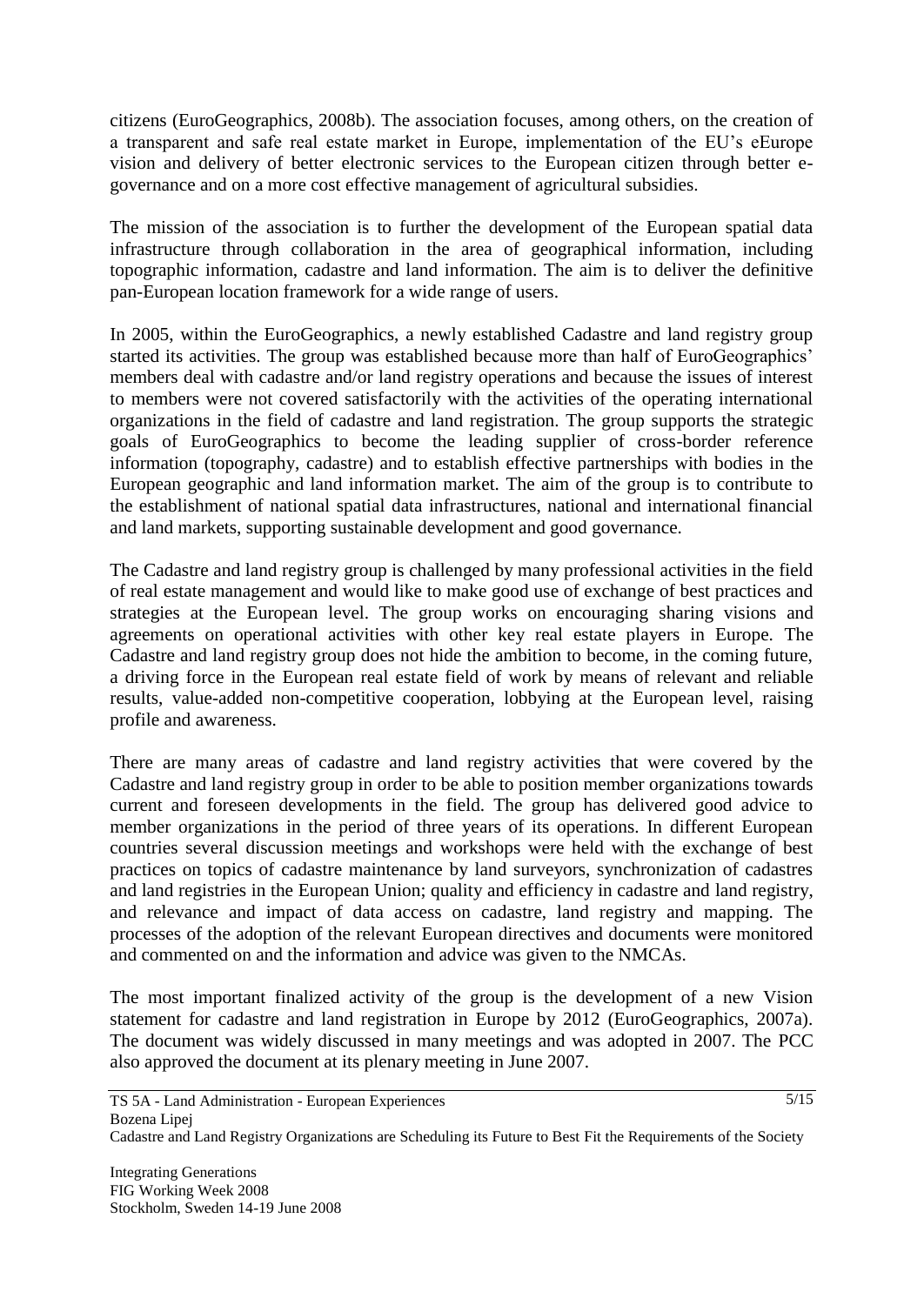The Vision statement suggests that the cadastre and land registry organizations will work for the following mission: "providing state of the art services to the real property market and market for land information integrated within e-government and co-operating in building the National and European spatial data infrastructures". In implementing this mission, the cadastre and land registry organizations have identified and outlined the services which they should be able to provide by 2012. For some organizations the focus will be more on the land market, for other organizations on building the national spatial data infrastructure.

The Vision statement predicts that by 2012 cadastre and land registry organizations in Europe will:

- provide state of the art services to the real property market and market for land information,

- co-operate in building the National and European spatial data infrastructure,
- support the European policies,
- build an efficient and effective organization,

assist cadastre and land registry organizations in developing countries and transition economies.

Several more detailed activities are listed in the document to demonstrate practical goals for achieving the vision proposed. Some of the trends presented below are suggested in the direction of:

- ensuring that cadastral and real property data are part of the development of national spatial data infrastructures to ensure harmonization and interoperability of data, metadata and services on different levels and between different sectors;

supporting the implementation of legislation and technical solutions which facilitate secured mortgage lending across national borders;

establishing one-stop service portal that allows actors in the real property market to be able to find all information and government services that can be relevant for a regular real property transaction in electronic form;

ensuring that the time and costs for registration procedures are reduced to the minimum;

having in place measurable performance indicators, including regular user satisfaction surveys.

Besides the Vision statement for cadastre and land registration in Europe by 2012, the main Cadastre and land registry group documents and inventories were elaborated in the field of:

- European requirements toward cadastral surveyor activities,
- Cadastral parcel in NSDIs and INSPIRE,
- Cadastre and land registry information resource.

The project report on European requirements toward cadastral surveyor activities (EuroGeographics, 2007b) was prepared in collaboration with professionals from The Council of European geodetic surveyors (CLGE) and Geometer Europas (GE). It is based on replies on questionnaires to EuroGeographics' member organizations - NMCAs and on the project

Cadastre and Land Registry Organizations are Scheduling its Future to Best Fit the Requirements of the Society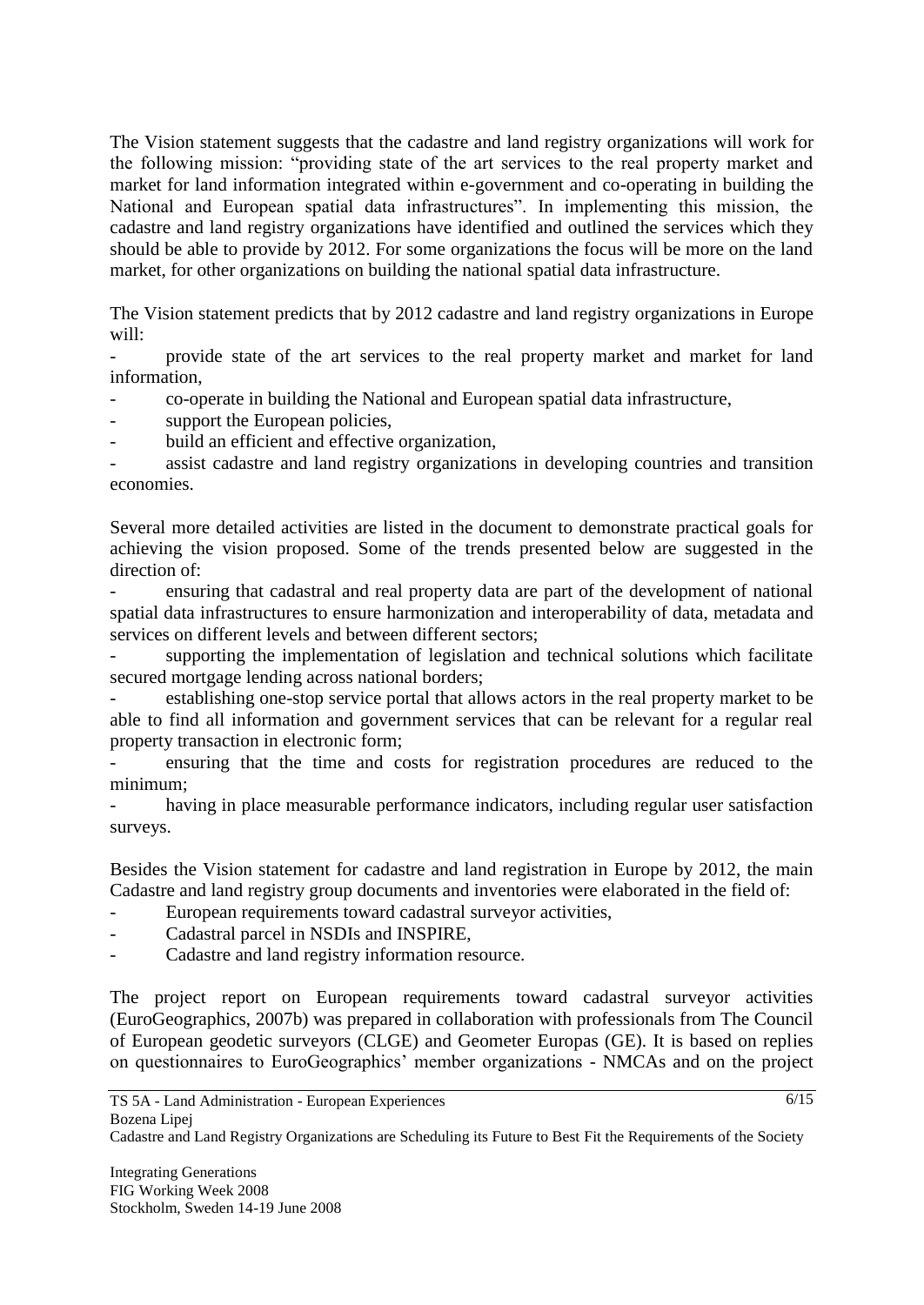team members' exchange of views. The project team investigated legal, operational and market driven matters related to cadastral surveyor activities in Europe.

The report states that European cadastral surveyors operate in environment of limited national markets. Laws and regulations that describe state surveying and cadastral activities define scope and requirements of their activities. NMCAs are usually in charge of assuring and supervising the proper implementation and securing the requirements stipulated by the laws, so collaboration and interactions between cadastral surveyors and NMCAs are inevitable. However, European Union internal market is moving toward liberalization and globalization. The Directive on services in the internal market

[\(http://eur-lex.europa.eu/LexUriServ/LexUriServ.do?uri=CELEX:32006L0123:EN:NOT\)](http://eur-lex.europa.eu/LexUriServ/LexUriServ.do?uri=CELEX:32006L0123:EN:NOT) is an important document stipulating general requirements for liberalization of European market, which accordingly might affect cadastral surveyor activities in the near future. Another important document stating some general requirements on the qualification of professions in Europe, including cadastral surveyor activities is the Directive on Professional qualification on the recognition of professional qualifications

[\(http://ec.europa.eu/internal\\_market/qualifications/future\\_en.htm\)](http://ec.europa.eu/internal_market/qualifications/future_en.htm).

The project report on European requirements toward cadastral surveyor activities concludes with trends and recommendations in relation to the performance of cadastral surveyors. Some of them:

The European Union internal market is moving toward liberalization and consolidation, therefore the surveyor market cannot remain isolated. However, a network of European Union national coordinating bodies is a precondition for cross-border surveyor activities. Each country defines national requirements for surveyor activities, but the requirements should be fair and transparent.

Public Private Partnership and sharing best practices within activities of cadastral surveying (both nationally and internationally) leads to improvement of legal frameworks; very frequent impact on or consequences to technical, business and organizational progress.

Development of information technologies (GPS, GIS, computer science) influences a new way of working in preparation of cadastral information.

The project report on The cadastral parcel in NSDIs and in INSPIRE (EuroGeographics, 2007c) was prepared in collaboration with professionals from the PCC. It is based on replies to NMCA questionnaires and on the project team members' exchange of views. The INSPIRE directive on establishing an infrastructure for spatial information in the European community entered into force in 2007 (Inspire, 2007). In the Annex I of the directive, the cadastral parcel is listed as an important spatial data theme. The five general cadastral parcel key elements were defined in the report: unique identifier, area, cadastral boundaries, geo-reference, origin and history. Other elements of the cadastral parcel were also under the investigation (ownership, rights and use). It is explained that the cadastral parcel can be used as a locator. In spite of differences among countries in cadastral parcel definition, coverage and quality, it is basically the smallest spatial object that is widely used across Europe for numerous applications. The cadastral parcel is an important component in national and European spatial data infrastructures. In order to create effective infrastructures and promote efficiency, a focus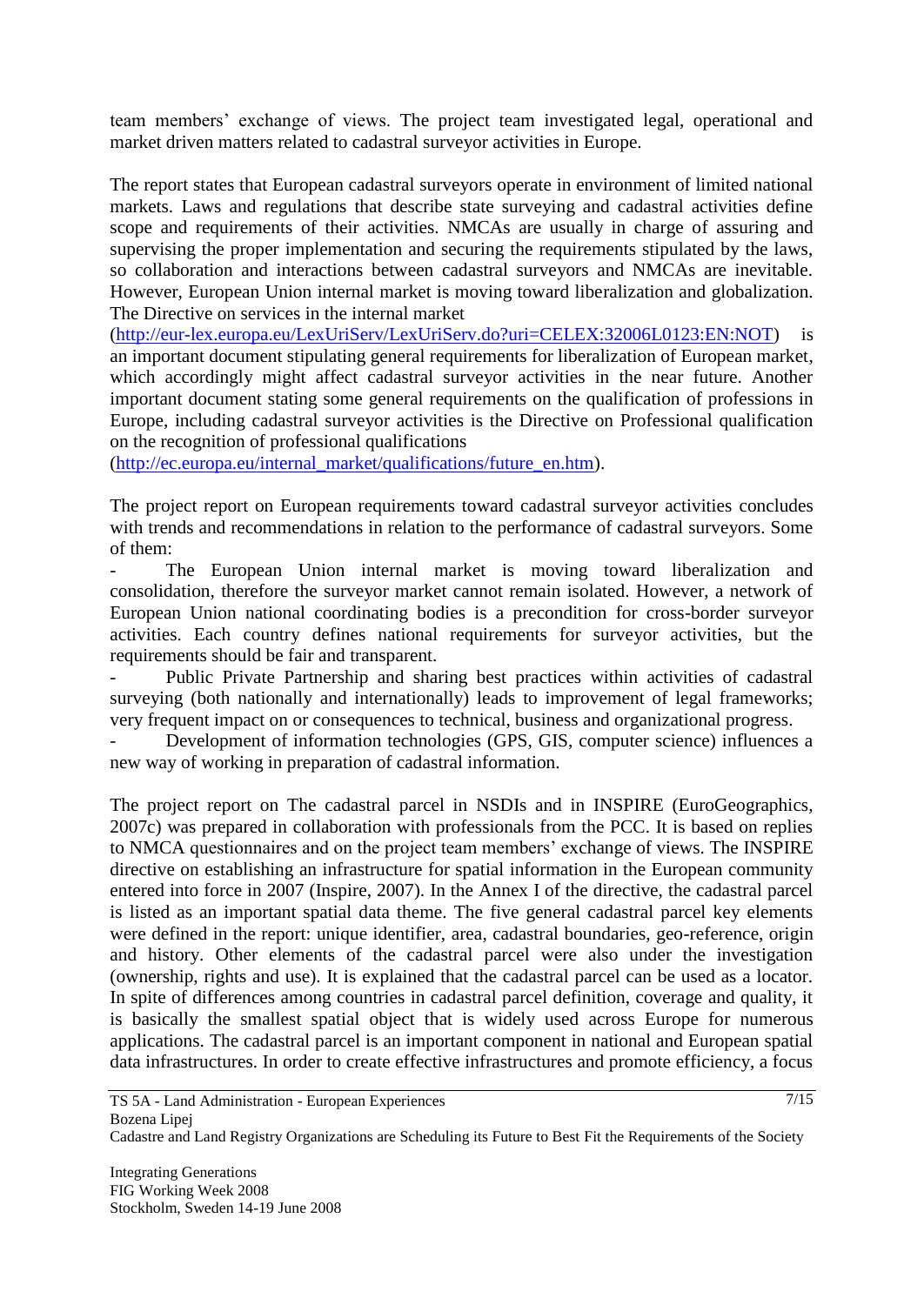on data and services interoperability is recommended. Improvements in data standardization and data and information accessibility are potentially the main topics for the near future operations. Due to developments in data concentration, electronic access is technically possible country-wide (portal and/or web-oriented). A focus on promoting the improvements of open access to cadastral information is recommended.



**Figure 1**: Cadastral information web-service access for private companies and/or citizens (EuroGeographics, 2007c)

In general, the project report concluded that cadastral parcels are commonly used as an information object in important aspects of the real property markets (conveyance of property, mortgaging, easements and real estate taxation). In many countries a cadastral parcel is used for spatial planning purposes, environmental monitoring, agricultural subsidy programmes, infrastructure management, public restrictions, public safety, geo-marketing and socioeconomic analysis.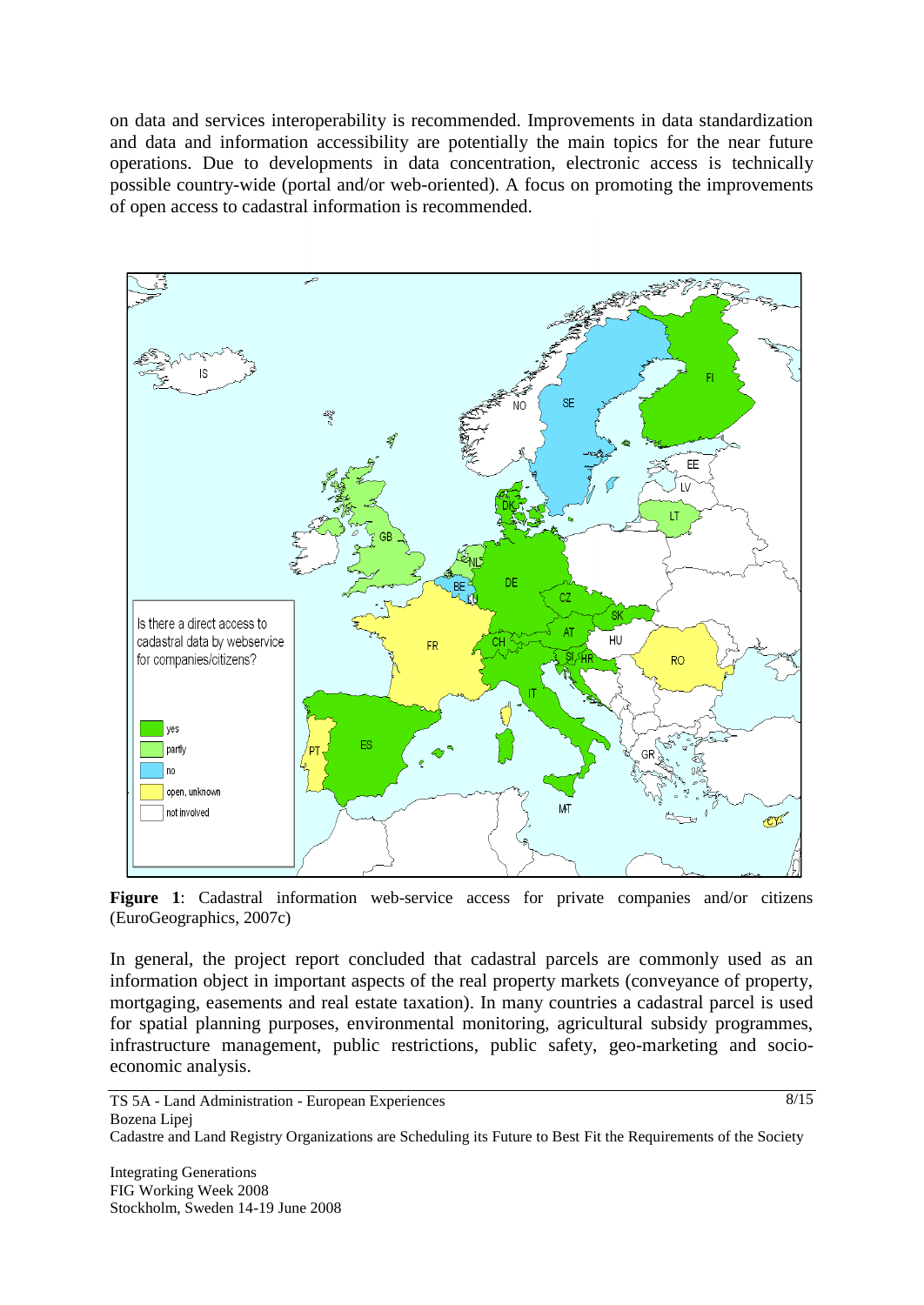

**Figure 2:** Cadastral parcel usage in urban and local planning (EuroGeographics, 2007c)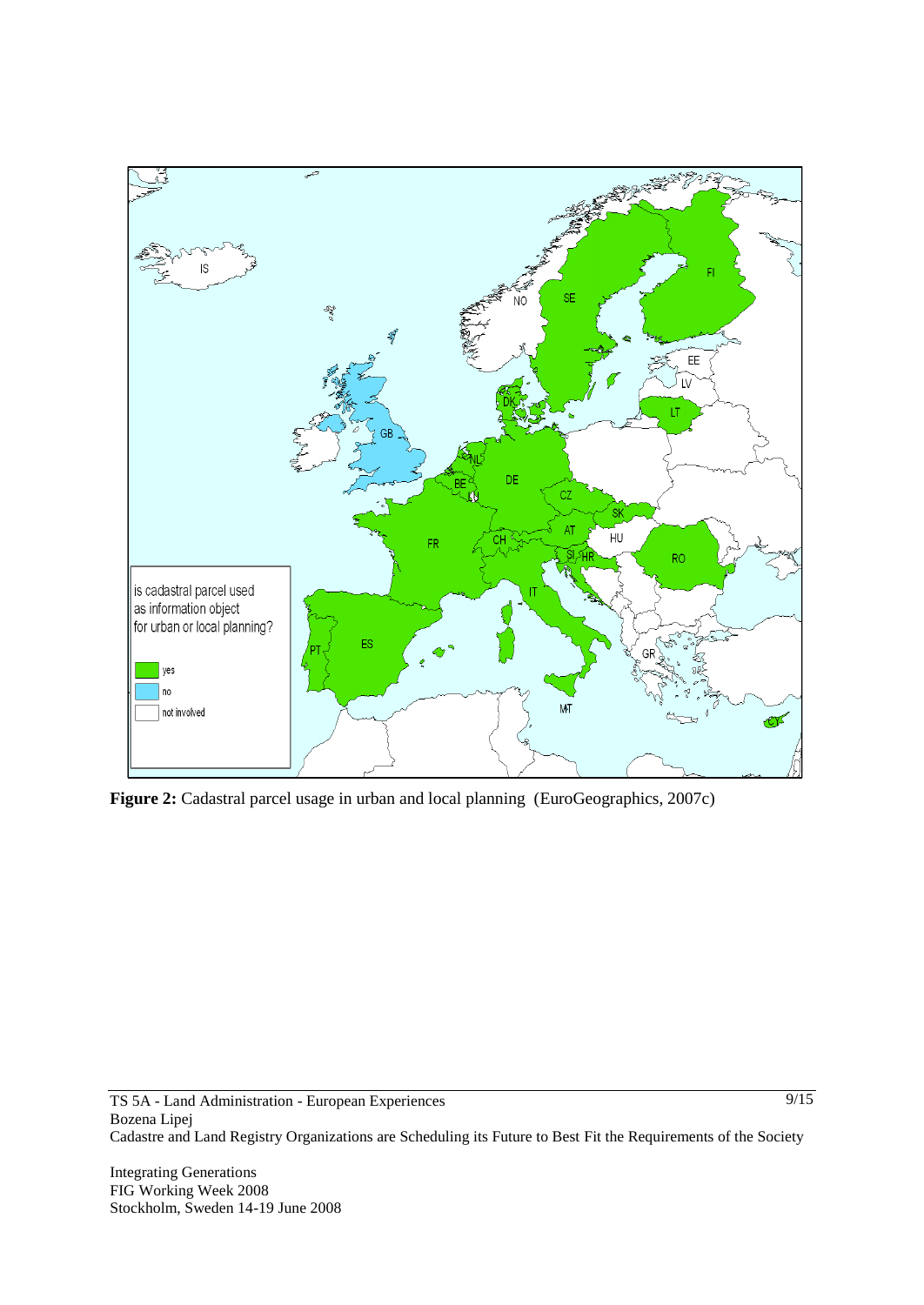

**Figure 3:** Cadastral parcel usage in environmental protection (EuroGeographics, 2007c)

The project report on the Cadastre and land registries, Source of information (EuroGeographics, 2008a) was prepared in a project team based on replies to the NMCA questionnaires and on the project team members' exchange of views. The investigation and the final project report used the Vision statement on Cadastre and land registration in Europe 2012 of EuroGeographics' as a reference, and an inventory was made regarding available information in NMCAs. It was discovered that, in nearly all institutions involved in the survey, cadastre and land registry information as well as products and services are available on line. Integration of different types of information is taking place. The developments in relation to the requirements show that integration of data combined with access to that data are key topics for the near future. Cadastre and land registry information is widely available for producing value-added services.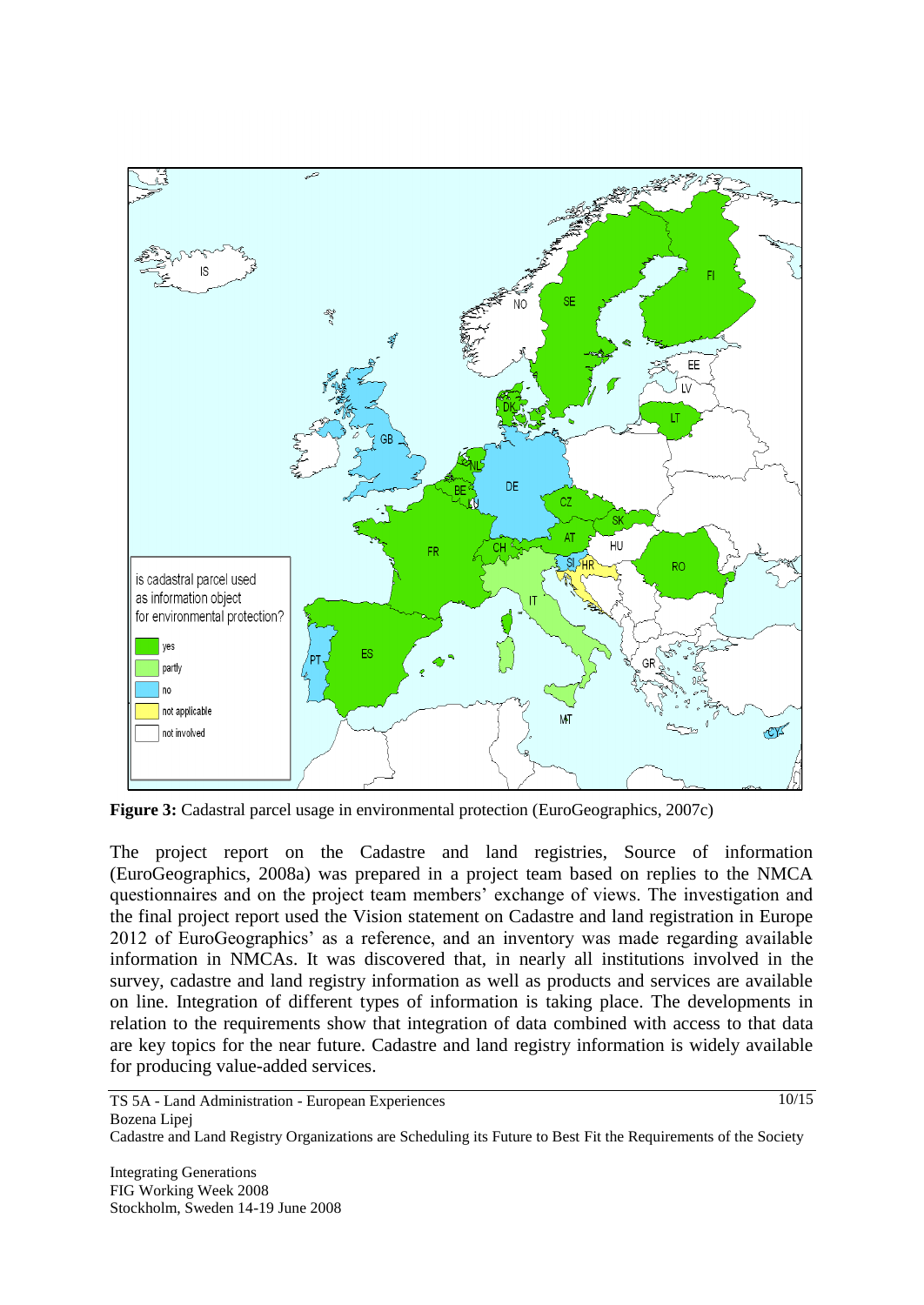



The review shows that in many cases a leading role or a combined leading and coordinating role in national spatial data infrastructures belongs to NMCAs. It is interesting that only a small majority of countries (especially North-European) is participating in the EULIS project or is willing to participate in the future. Most countries that are at this stage not taking part in the project do not plan to cooperate in the near future either. In the area of building an effective and efficient organization the important, central key processes differ considerably in time and costs. Performance indicators are usually in place, although the numbers of applied indicators might vary between the NMCAs. In NMCAs customer demands are under investigation and the frequency of investigations differs.

The main general conclusion of the report states that the NMCAs work actively in line with the Vision statement on Cadastre and land registration in Europe 2012. In the future, the developments and trends in NMCAs' operations need to be regularly monitored (most probably on a yearly basis) and appropriate assistance and knowledge transfer in the framework of EuroGeographics need to be provided to the NMCAs that will hardly find a way to follow the same cadastre and land registration vision direction.

# **4. THE CHALLENGES OF MORTGAGE CREDIT AND REAL PROPERTY MARKETS**

The cornerstones of the single market are the four freedoms: the free movement of people, goods, services and capital. The single market means bringing down barriers and simplifying existing rules to enable everyone in the European Union to make the most of the opportunities by having direct access to 27 countries and 480 million people. A well functioning single market is recognised as a crucial element for Europe's competitiveness which is a key element of the Lisbon strategy.

 $11/15$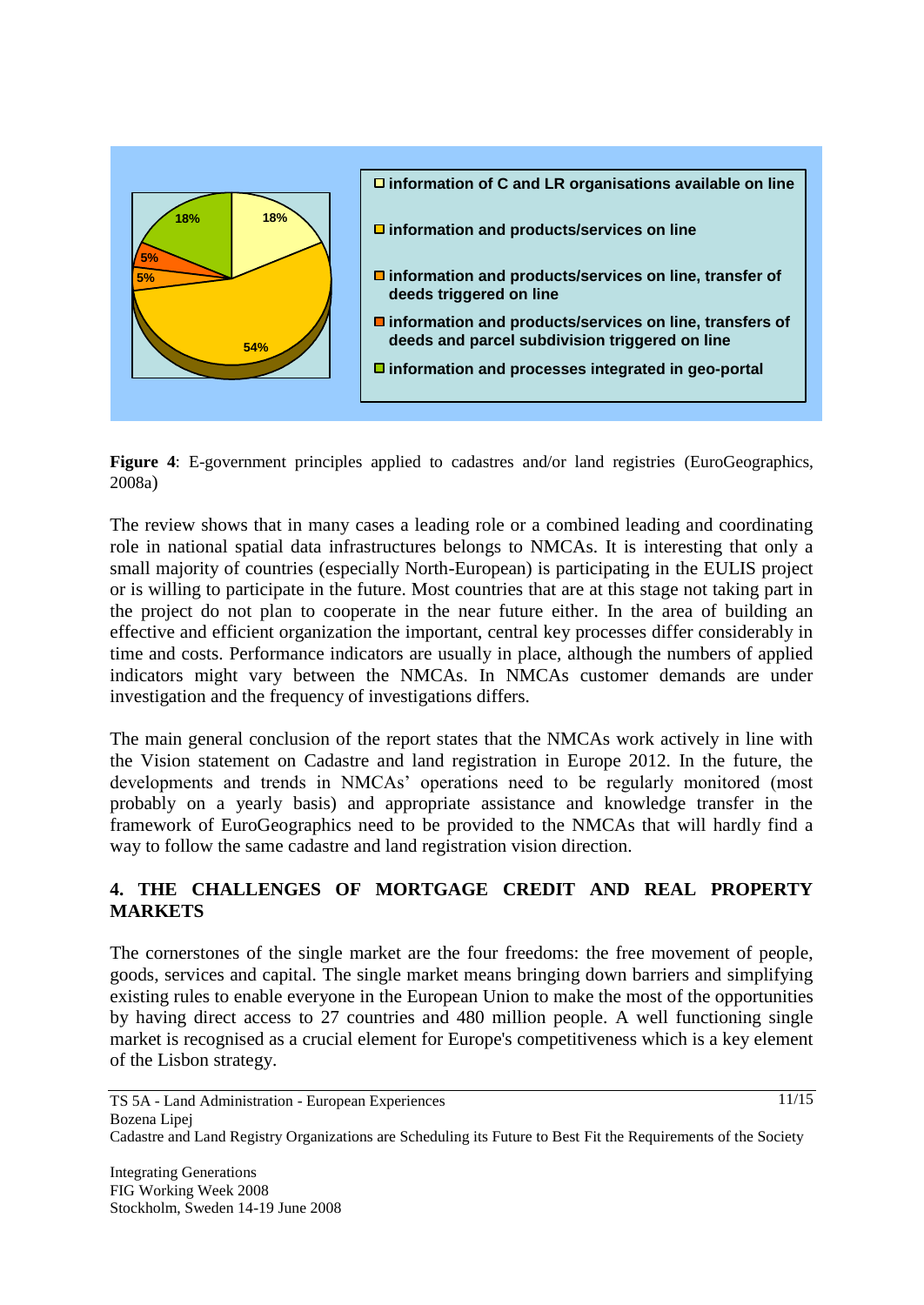European Commission's policy on the integration of financial services in general and retail financial services in particular is linked to the consideration of intervention in the European Union mortgage credit markets (Commission, 2005). The Commission's concern is that national markets are not integrated and the full range of mortgage products is not available in each member state. Consequently, consumers may face a reduced choice of products or even be excluded from their national mortgage market altogether. A more efficient and competitive mortgage credit market that could result through greater integration could contribute to the growth of European Union economy. It has the potential to facilitate labour mobility and to enable European Union consumers to maximize their ability to tap into their housing assets, where appropriate, and to facilitate future long term security in the face of an increasingly ageing population. The European Union mortgage credit markets constitute a crucial aspect of the overall economy of all European Union member states. At the end of 2004, the value of outstanding residential mortgage loans represented about 40% of the European Union GDP.

The European Commission published its White paper on the integration of European Union mortgage credit markets at the end of 2007 (Commission, 2007). With the announced package of proportionate measures on the cross-border supply and funding of mortgage credit, which increase the diversity of products, improve consumer confidence and promote customer mobility, the Commission believes that they will contribute to the greater integration, competitiveness and efficiency of European Union mortgage credit markets.

The European Commission considers that member states should improve the efficiency of land registration procedures. This factor raises the cost of doing business for mortgage lenders and increases uncertainty for investors. The Commission will publish regularly updated scoreboards, presenting objective information on the cost and duration of land registration in all member states. In addition, it is planned that in 2008 the Commission will present a Recommendation that would in particular:

invite member states to ensure their land registers are available online,

encourage member states to adhere to the EULIS (European land information service),

invite member states to introduce more transparency and reliability into their land registers, in particular with regard to hidden charges,

invite member states to facilitate the use of foreign valuation reports, and promote the development and use of reliable valuation standards.

The European Commission realized that land registers are directly related to the mortgage credit markets and that the evident problems in the accessibility of land registers, high costs and long duration of land registration procedures and lack of completeness of registers due to hidden charges should be overcome in a reasonable period of time.

Real property markets exist in a number of forms, some formal and subject to the procedures laid down by the state, and some informal and unstructured, as is often the case in less developed economies (UNECE, 2005). The real property market must operate on a legal basis so that all dealings are safe and secure. An efficient market involves regulating institutions that ensure a stable and transparent framework within which transactions take place. It should provide easy access to the market for all participants including landowners, tenants and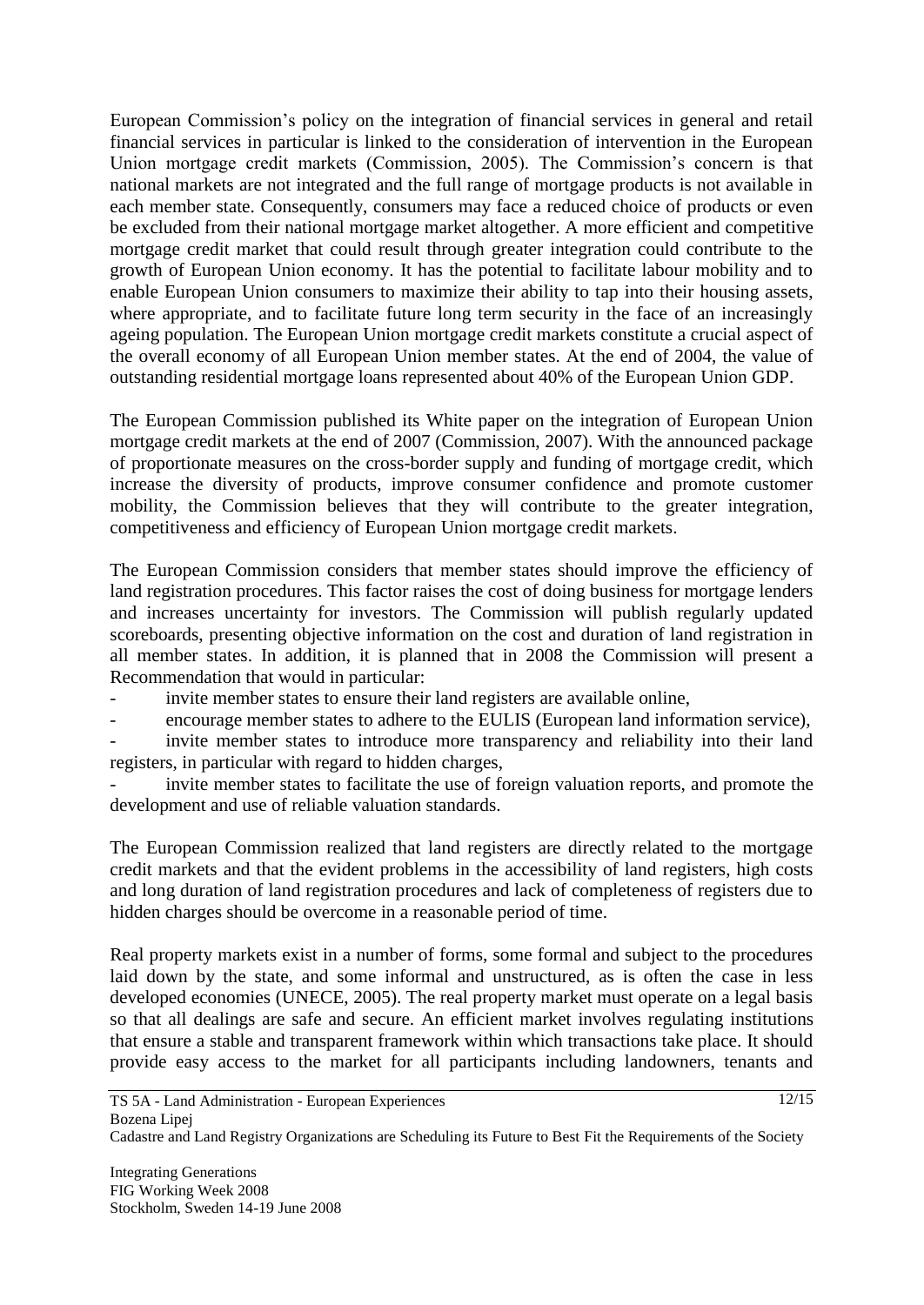corporate bodies such as banks and lending institutions, and representatives of those with third party and minority rights. There must be clearly defined goods and services such as land, buildings and mechanisms whereby these can be offered for sale or lease; mortgage facilities; stable tax regimes; access to credit; and a framework of clear, consistent and environmentally sustainable land policies.

In a market economy it is the participants in the market that play the main role. The task of the public administration, including SMCAs, is to remove market imperfections, redistribute resources, and to put in place a framework to regulate the market's behaviour through laws and regulations. At present the regulatory processes in each country differ in the extent to which they support the market; how they encourage investments, especially foreign investments, and how quickly they are removing barriers and restrictions, thereby stimulating economic growth; and how much they encourage the development of public private partnerships and private finance initiatives. The regulatory processes involve rules about annual reporting, insider trading, property formation, mortgaging real estate, development permits, purchase of real estate, etc.

The real property market needs access to common basic information. This is of the utmost importance. For the market to be successful there needs to be transparency, guarantees to the title to real estate, and efficient and effective cadastre and land registration systems that provide speedy and reliable access by the public to real estate information.

# **5. CONCLUSIONS**

All European states are creating or have created and put into operation systems for managing real estate. The core of the systems are the cadastre and the land register, with their basic function to ensure ownership and security of real estate, organized in different organizational schemes. They have different roles in different states, like they provide the basis for the valuation and taxation of real estate, for secure loans, they provide access to a housing fund through mortgage banking, underpin urban and spatial planning, land management and the development of infrastructure. They enable environmental management and provide statistical data which serve as a basis for social and economic development.

In the area of cadastre and land registration there is, on the top of described, in progress a dynamic process of change required by the European Commission, the society and various customers. Many aspects of the proposed reforms and developments, pertaining to cadastre and land registry organizations are nowadays impacting their daily operations and influencing the planning of their future strategies. EuroGeographics, as a trusted European professional association, is directing its member organizations towards achieving their specific mission and supporting them with the Europe-wide guidance.

Taking into account the vision and the strategy of EuroGeographics, the vision of its Cadastre and land registry group and other relevant European professional guidance, there are two main directions where cadastre and land registry organizations need to be pro-active and need to provide a good support to operations at a larger scale. The two directions are: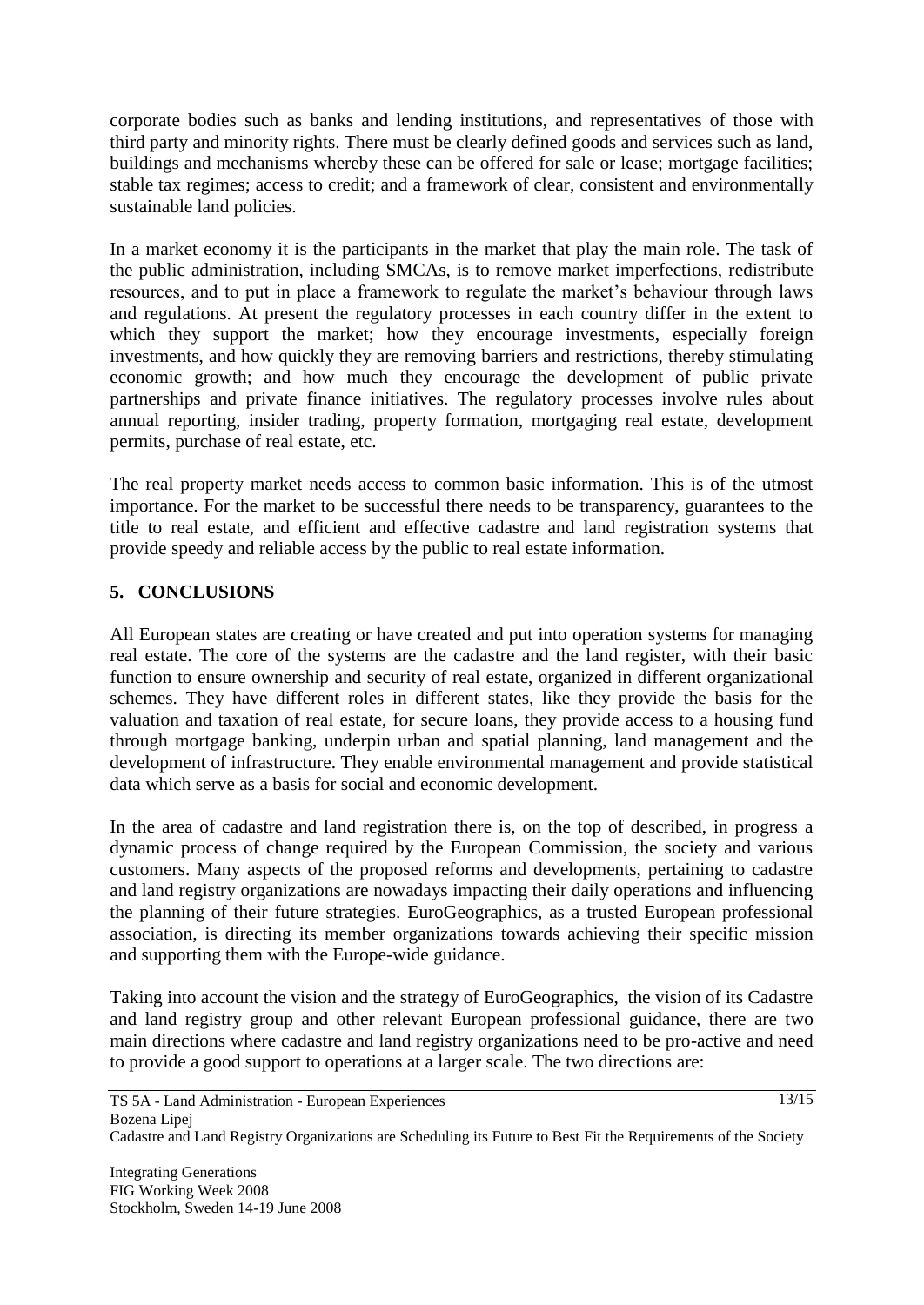- building the national and European spatial data infrastructures and
- taking a more active role in the functioning of mortgage credit and real estate markets.

The INSPIRE directive on establishing an infrastructure for spatial information in the European community as well as the White paper on the integration of the European Union mortgage credit markets, which were both adopted last year, are the drivers the cadastre and land registry organizations need to respect. In addition, the professional organizations need to take into account the guidelines and recommendations prepared by the leading European real estate organizations and associations due to a lack of European Union regulations. It is a matter of national policy to ensure the efficient, cost-effective and sustainable real estate development by using appropriate measures and instruments.

The road to better prosperity of cadastre and land registry organizations in the European society is open and it is their choice either to turn the situation to advantage or to remain on the level of limited technical performance of works. A challenge and a great responsibility.

# **REFERENCES**

Commission of the European communities, 2005, Green paper Mortgage credit in the EU, Brussels,

<http://eur-lex.europa.eu/LexUriServ/LexUriServ.do?uri=COM:2005:0327:FIN:EN:DOC>

Commission of the European communities, 2007, White paper on the Integration of EU Mortgage Credit Markets, Brussels,

[http://ec.europa.eu/internal\\_market/finservices-retail/docs/home-loans/com\\_2007\\_807\\_en.pdf](http://ec.europa.eu/internal_market/finservices-retail/docs/home-loans/com_2007_807_en.pdf)

EuroGeographics, 2008a, Cadastre and land registries, Source of information, [www.eurogeographics.org](http://www.eurogeographics.org/)

EuroGeographics, 2008b, EuroGeographics strategy 2006-2008, [www.eurogeographics.org](http://www.eurogeographics.org/)

EuroGeographics, 2007a, Cadastre and land registration in Europe 2012, Vision statement, [www.eurogeographics.org](http://www.eurogeographics.org/)

EuroGeographics, 2007b, European requirements toward to cadastral surveyors activities, [www.eurogeographics.org](http://www.eurogeographics.org/) 

EuroGeographics, 2007c, The cadastral parcel in NSDI's and in INSPIRE, http://www.eurogeographics.org/eng/documents/finalreportaugust20073pdf\_000.pdf

Inspire, 2007, Infrastructure for spatial information in the European Community, Brussels, <http://www.ec-gis.org/inspire>